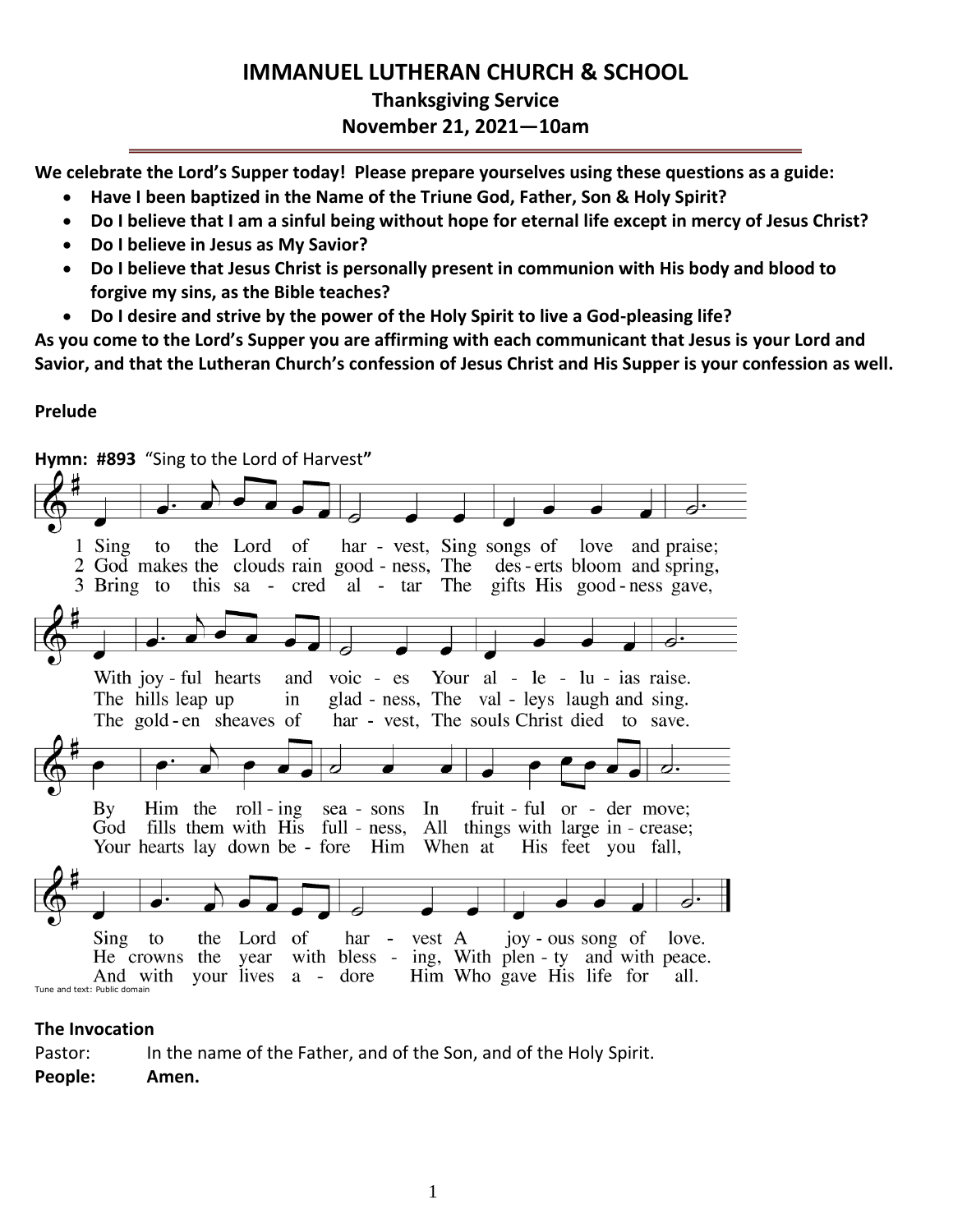# **The Confession of Sins**

- P: Beloved in the Lord! Let us draw near with a true heart and confess our sins unto God, our Father, beseeching Him in the name of our Lord Jesus Christ to grant us forgiveness.
- P: Our help is in the name of the Lord.
- **C: Who made heaven and earth.**
- P: I said, I will confess my transgressions unto the Lord.
- **C: And You forgave the iniquity of my sin.**
- P: O almighty God, merciful Father,
- **All: I, a poor miserable sinner, confess unto You all my sins and iniquities with which I have ever offended You and justly deserve Your temporal and eternal punishment. But I am heartily sorry for them and sincerely repent of them, and I pray You of Your boundless mercy and for the sake of the holy, innocent, bitter, sufferings and death of Your beloved Son, Jesus Christ, to be gracious and merciful to me, a poor sinful being**

## **The Word of Absolution**

- P: Upon this your confession, I, by virtue of my office, as a called and ordained servant of the Word, announce the grace of God unto all of you, and in the stead and by the command of my Lord Jesus Christ, I forgive you all your sins in the name of the Father and of the Son and of the Holy Spirit.
- **C: Amen.**

## **Introit**

- P: We are looking forward to a new heaven and a new earth, the home of righteousness. O Lord, make me know my end and what is the measure of my days; let me know how fleeting I am! Behold, you have made my days a few handbreadths, and my lifetime is as nothing before you. And now, O Lord, for what do I wait? My hope is in you. Deliver me from all my transgressions. Do not make me the scorn of the fool! Hear my prayer, O Lord, and give ear to my cry; hold not Your peace at my tears!
- **All: Glory be to the Father and to the Son and to the Holy Ghost; as it was in the beginning, is now and ever shall be, world without end. Amen.**

## **The Kyrie**

**C: Lord, have mercy upon us. Christ, have mercy upon us. Lord, have mercy upon us.**

## **The Gloria in Excelsis**

- P: Glory be to God on high:
- **C: And on earth peace, good will toward men. We praise Thee, we bless Thee, we worship Thee, we glorify Thee, we give thanks to Thee for Thy great glory. O Lord God, heav'nly King, God the Father Almighty. O Lord, The only-begotten Son, Jesus Christ; O Lord God, Lamb of God, Son of the Father, that takest away the sin of the world, have mercy upon us. Thou that takest away the sin of the world, receive our prayer. Thou that sittest at the right hand of God the Father, have mercy upon us. For Thou only art holy; Thou only art the Lord. Thou only, O Christ, with the Holy Ghost, art most high in the glory of God the Father. Amen.**

## **The Salutation**

Pastor: The Lord be with you. **People: And with Thy Spirit.**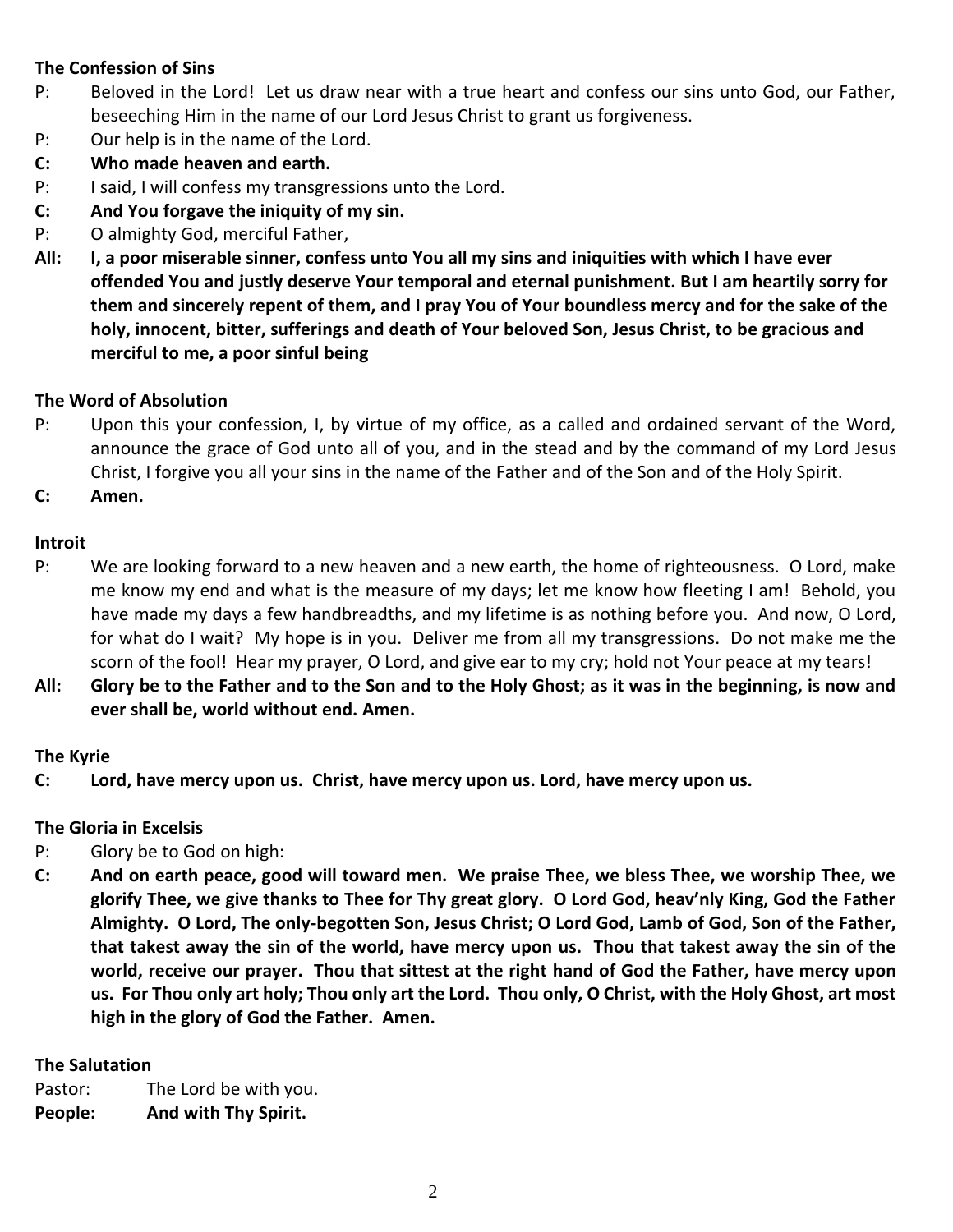## **The Collect for The Day**

Pastor: Let us pray:

**People: Lord Jesus Christ, so govern our hearts and minds by Your Holy Spirit that, ever mindful of Your glorious return, we may persevere in both faith and holiness of living; for You live and reign with the Father and the Holy Spirit, one God, now and forever.** 

**People: Amen.**

## **The Old Testament Reading –** Deuteronomy 8:1-10

<sup>1</sup> The whole commandment that I command you today you shall be careful to do, that you may live and multiply, and go in and possess the land that the LORD swore to give to your fathers.

<sup>2</sup> And you shall remember the whole way that the LORD your God has led you these forty years in the wilderness, that he might humble you, testing you to know what was in your heart, whether you would keep his commandments or not.

<sup>3</sup> And he humbled you and let you hunger and fed you with manna, which you did not know, nor did your fathers know, that he might make you know that man does not live by bread alone, but man lives by every word that comes from the mouth of the LORD.

<sup>4</sup> Your clothing did not wear out on you and your foot did not swell these forty years.

<sup>5</sup> Know then in your heart that, as a man disciplines his son, the LORD your God disciplines you.

<sup>6</sup> So you shall keep the commandments of the LORD your God by walking in his ways and by fearing him.

<sup>7</sup> For the LORD your God is bringing you into a good land, a land of brooks of water, of fountains and springs, flowing out in the valleys and hills, <sup>8</sup> a land of wheat and barley, of vines and fig trees and pomegranates, a land of olive trees and honey, <sup>9</sup> a land in which you will eat bread without scarcity, in which you will lack nothing, a land whose stones are iron, and out of whose hills you can dig copper.

<sup>10</sup> And you shall eat and be full, and you shall bless the LORD your God for the good land he has given you. Pastor: This is the Word of the Lord.

## **People: Thanks be to God.**

## **The Gradual**

**All: These are the ones coming out of the great tribulation. They have washed their robes and made them white in the blood of the Lamb. Blessed are those whose strength is in you, in whose heart are the highways to Zion.**

## **Epistle Reading –** Philippians 4:6-20

<sup>6</sup> do not be anxious about anything, but in everything by prayer and supplication with thanksgiving let your requests be made known to God.

<sup>7</sup> And the peace of God, which surpasses all understanding, will guard your hearts and your minds in Christ Jesus.

<sup>8</sup> Finally, brothers, whatever is true, whatever is honorable, whatever is just, whatever is pure, whatever is lovely, whatever is commendable, if there is any excellence, if there is anything worthy of praise, think about these things.

<sup>9</sup>What you have learned and received and heard and seen in me—practice these things, and the God of peace will be with you.

<sup>10</sup> I rejoiced in the Lord greatly that now at length you have revived your concern for me. You were indeed concerned for me, but you had no opportunity.

<sup>11</sup>Not that I am speaking of being in need, for I have learned in whatever situation I am to be content.

<sup>12</sup> I know how to be brought low, and I know how to abound. In any and every circumstance, I have learned the secret of facing plenty and hunger, abundance and need.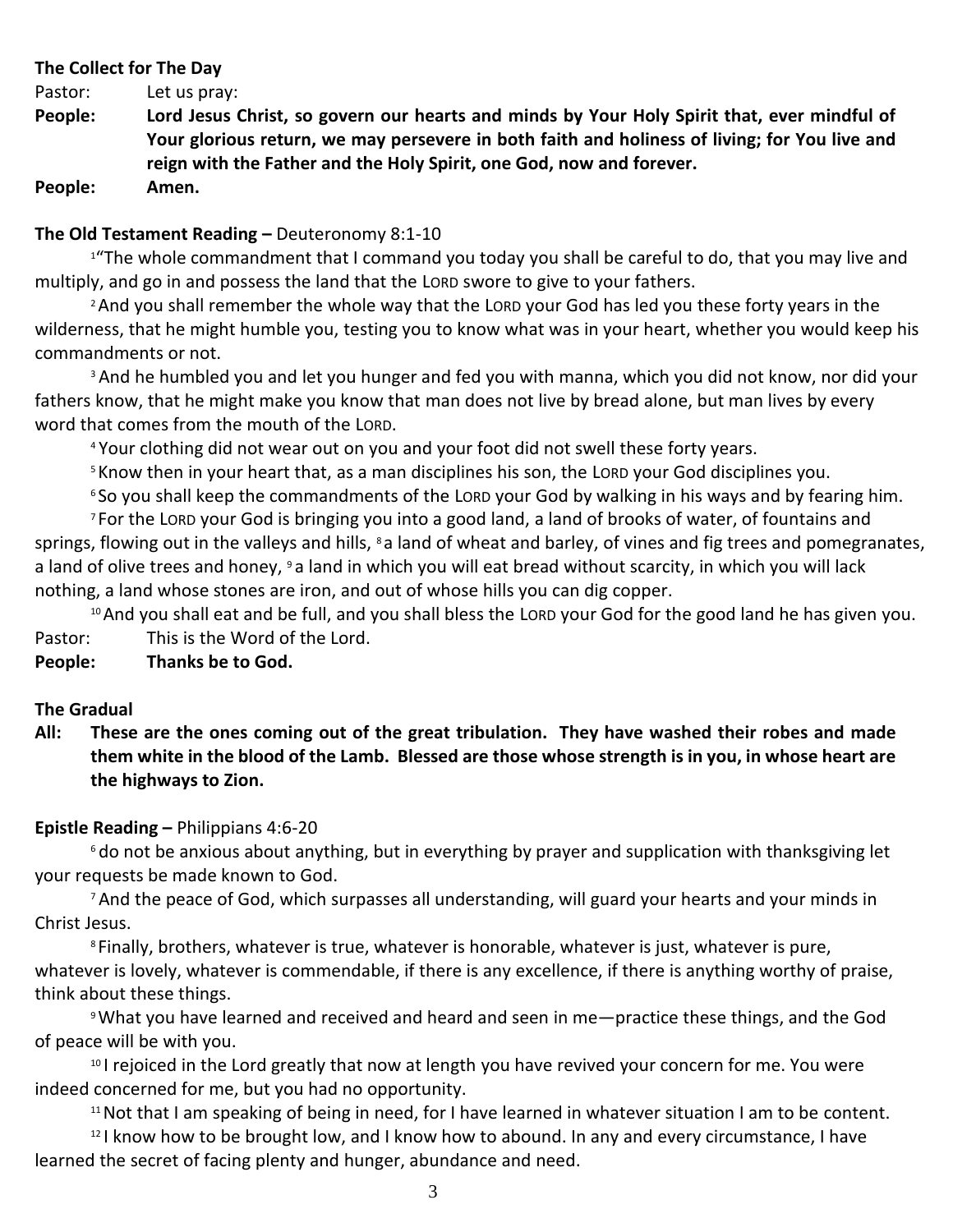<sup>13</sup> I can do all things through him who strengthens me.

<sup>14</sup> Yet it was kind of you to share my trouble.

<sup>15</sup> And you Philippians yourselves know that in the beginning of the gospel, when I left Macedonia, no church entered into partnership with me in giving and receiving, except you only.

<sup>16</sup> Even in Thessalonica you sent me help for my needs once and again.

<sup>17</sup> Not that I seek the gift, but I seek the fruit that increases to your credit.

<sup>18</sup> I have received full payment, and more. I am well supplied, having received from Epaphroditus the gifts you sent, a fragrant offering, a sacrifice acceptable and pleasing to God.

19 And my God will supply every need of yours according to his riches in glory in Christ Jesus.

<sup>20</sup> To our God and Father be glory forever and ever. Amen.

Pastor: This is the Word of the Lord.

**People: Thanks be to God.**

**Special Music:** "Give Thanks" *Hand Bells*

# **Alleluia and Verse**

All: Alleluia. Alleluia. Alleluia.

# **The Gospel**

Pastor: The Holy Gospel is written in the 17<sup>th</sup> chapter of St. Luke beginning at the 11<sup>th</sup> verse.

# **♪ People: Glory be to Thee, O Lord!**

 $11$ On the way to Jerusalem he was passing along between Samaria and Galilee.

 $12$  And as he entered a village, he was met by ten lepers, who stood at a distance  $13$  and lifted up their voices, saying, "Jesus, Master, have mercy on us."

<sup>14</sup> When he saw them he said to them, "Go and show yourselves to the priests." And as they went they were cleansed.

 $15$  Then one of them, when he saw that he was healed, turned back, praising God with a loud voice; <sup>16</sup> and he fell on his face at Jesus' feet, giving him thanks. Now he was a Samaritan.

<sup>17</sup> Then Jesus answered, "Were not ten cleansed? Where are the nine?

 $18$  Was no one found to return and give praise to God except this foreigner?"

 $19$  And he said to him, "Rise and go your way; your faith has made you well."

Pastor: This is the Gospel of our Lord.

# **People: Praise be to Thee, O Christ!**

# **The Nicene Creed**

**All: I believe in one God, the Father almighty, maker of heaven and earth and of all things visible and invisible. And in one Lord Jesus Christ, the only-begotten Son of God, begotten of his Father before all worlds, God of God, Light of Light, very God of very God, begotten, not made, being of one substance with the Father, by whom all things were made; who for us men and for our salvation came down from heaven and was incarnate by the Holy Spirit of the virgin Mary and was made man; and was crucified also for us under Pontius Pilate. He suffered and was buried. And the third day He rose again according to the Scriptures and ascended into heaven and sits at the right hand of the Father. And He will come again with glory to judge both the living and the dead, whose kingdom will have no end. And I believe in the Holy Spirit, the Lord and giver of life, who proceeds from the Father and the Son, who with the Father and the Son together is worshiped and glorified, who spoke by the prophets. And I believe in one holy Christian and apostolic Church, I acknowledge one Baptism for the remission of sins, and I look for the resurrection of the dead and the life of the world to come. Amen.**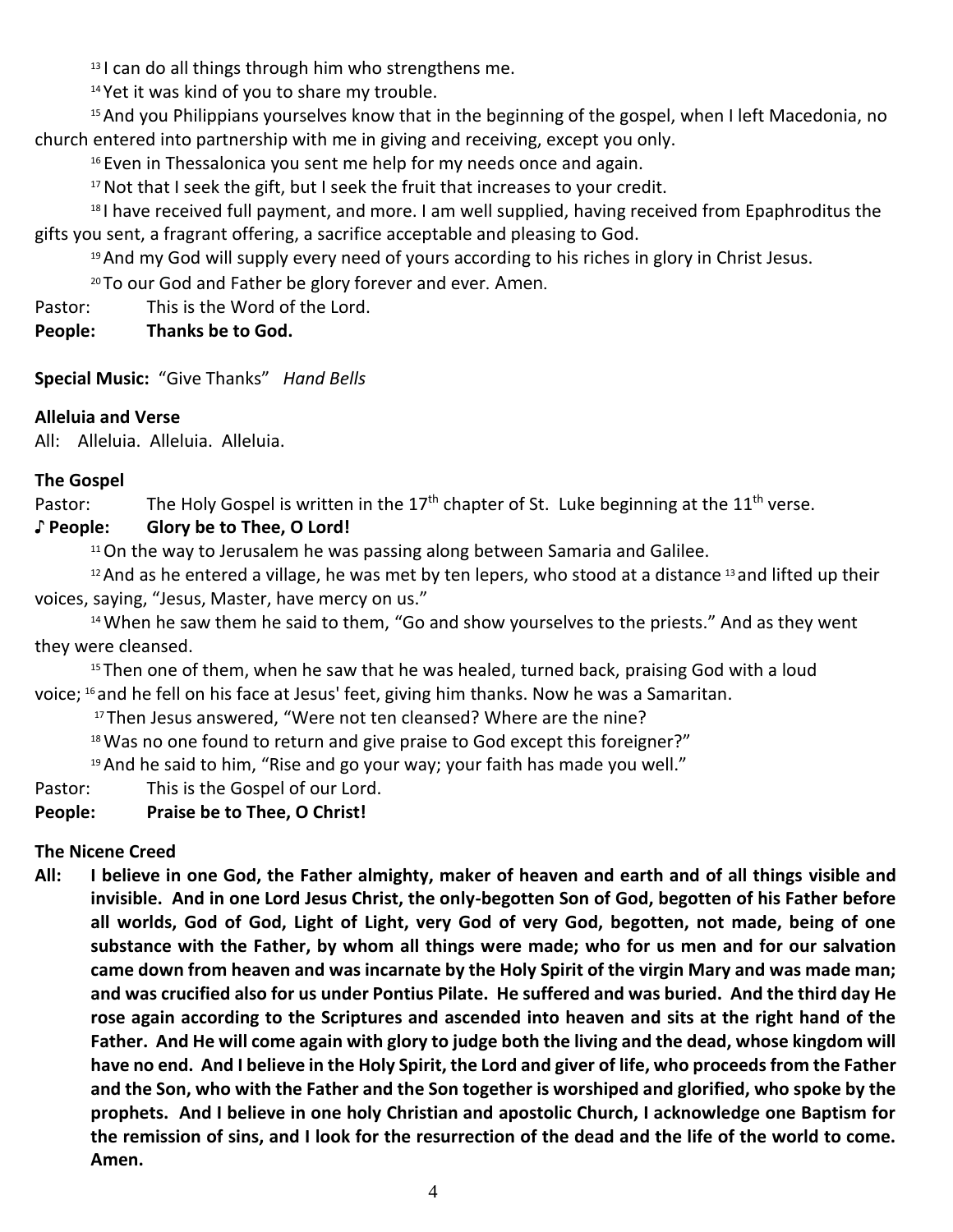**Hymn #892** "Come, Ye Thankful People, Come"



**Sermon –** *Luke 17:11-19*

### **The Offertory**

**All: Create in me a clean heart, O God, and renew a right Spirit within me. Cast me not away from Thy presence, and take not Thy Holy Spirit from me. Restore unto me the joy of Thy Salvation; and uphold me with Thy free Spirit. Amen.**

**Offering** "We Gather Together" *Kathy on piano*

### **The Prayers**

(*Please help us keep our attendance numbers accurate by filling out the attendance cards and putting in basket on the way out.)*

### **The Lord's Prayer**

**All: Our Father who art in heaven, hallowed be Thy name, Thy kingdom come, Thy will be done on earth as it is in heaven; give us this day our daily bread; and forgive us our trespasses as we forgive those who trespass against us; and lead us not into temptation, but deliver us from evil. For thine is the kingdom and the power and the glory forever and ever. Amen.**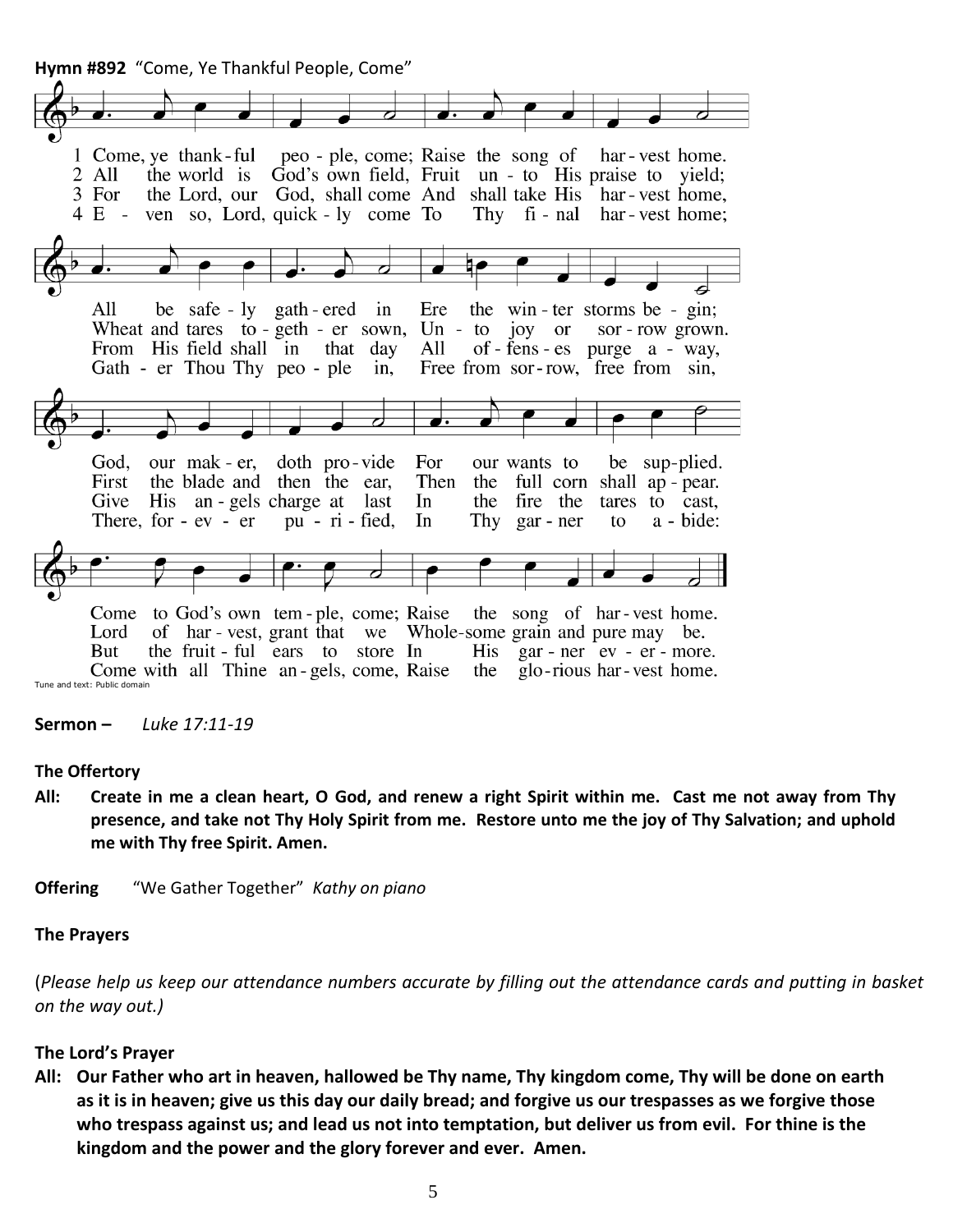## **The Words of Institution**

**P:** Our Lord Jesus Christ, on the night when He was betrayed, took bread, and when He had given thanks, he broke it and gave it to the disciples and said: "Take, eat; this is My body, which is given for you. This do in remembrance of Me." In the same way also He took the cup after supper, and when He had given thanks, He gave it to them, saying: "Drink of it, all of you; this cup is the New Testament in My blood, which is shed for you for the forgiveness of sins. This do, as often as you drink it, in remembrance of Me."

## **Pax Domini**

- P: The peace of the Lord be with you always.
- **C: Amen.**

# **Agnus Dei**

**C: O Christ, Thou Lamb of God, that takest away the sin of the world, have mercy upon us. O Christ, Thou Lamb of God, that takest away the sin of the world, have mercy upon us. O Christ, Thou Lamb of God, that takest away the sin of the world, grant us Thy peace. Amen.**

# **Distribution**



**Distribution Hymn: #894** "For the Fruits of His Creation"

# **Nunc Dimittis**

**C: Lord, now lettest Thou Thy servant depart in peace according to Thy word, for mine eyes have seen Thy salvation, which Thou hast prepared before the face of all people, a light to lighten the Gentiles and the glory of Thy people Israel. Glory be to the Father and to the Son and to the Holy Ghost; as it was in the beginning, is now, and ever shall be, world without end. Amen**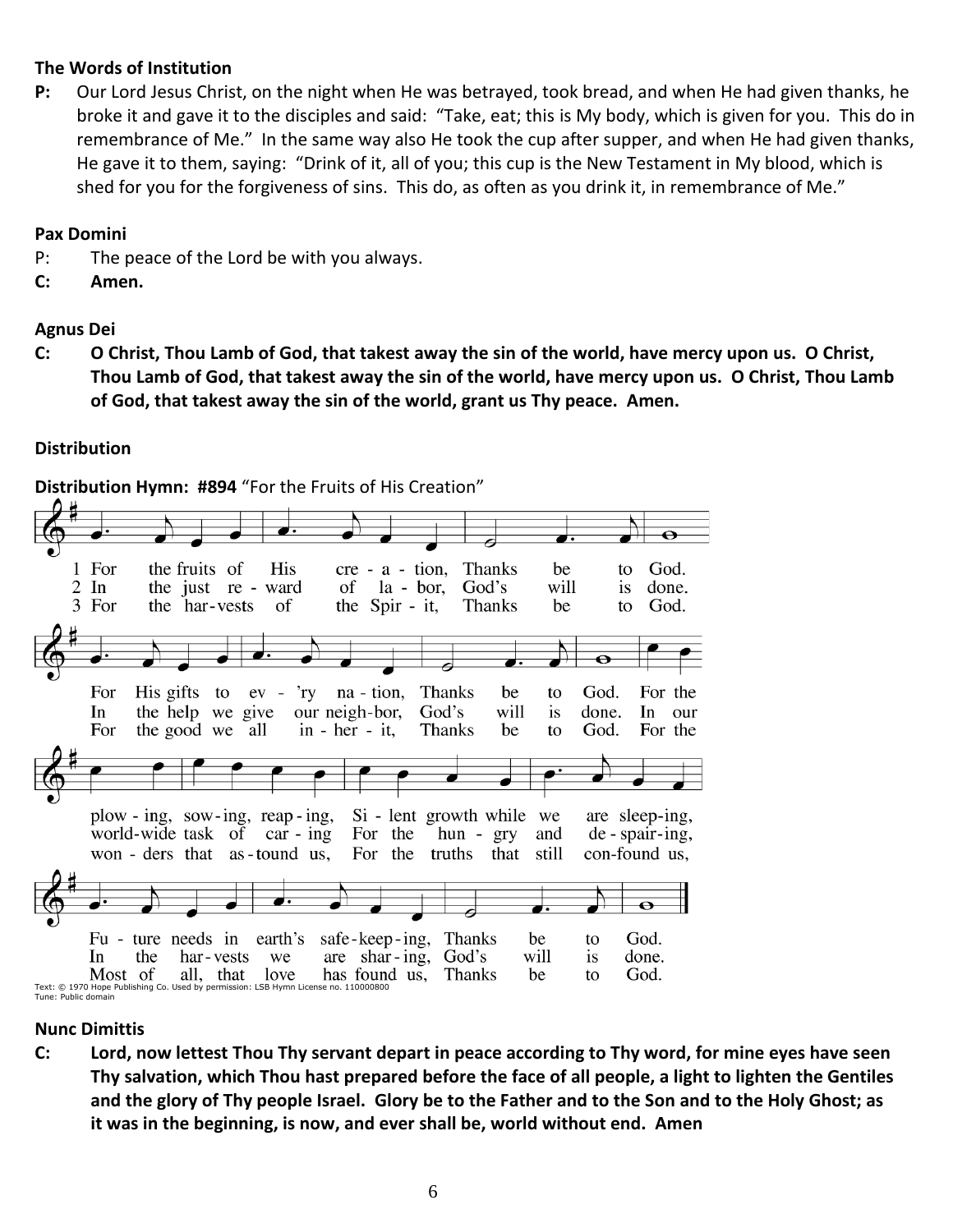## **Thanksgiving**

- P: O give thanks unto the Lord, for He is good,
- **C: and His mercy endureth forever.**
- P: Let us pray.

We give thanks to You, almighty God, that You have refreshed us through this salutary gift, and we implore You that of Your mercy You would strengthen us through the same in faith toward You and in fervent love toward one another; through Jesus Christ, Your Son, our Lord, who lives and reigns with You and the Holy Spirit, one God, now and forever.

**C: Amen.**

## **Salutation and Benedicamus**

- P: The Lord be with you**.**
- **C: And with thy spirit.**
- P: Bless we the Lord.
- **C: Thanks be to God.**

## **The Benediction**

- P: The Lord bless you and keep you. The Lord make His face shine upon you and be gracious unto you. The Lord lift up His countenance upon you and give you peace.
- **C: Amen, Amen, Amen!**

## **The Closing Hymn #895** "Now Thank We All Our God"

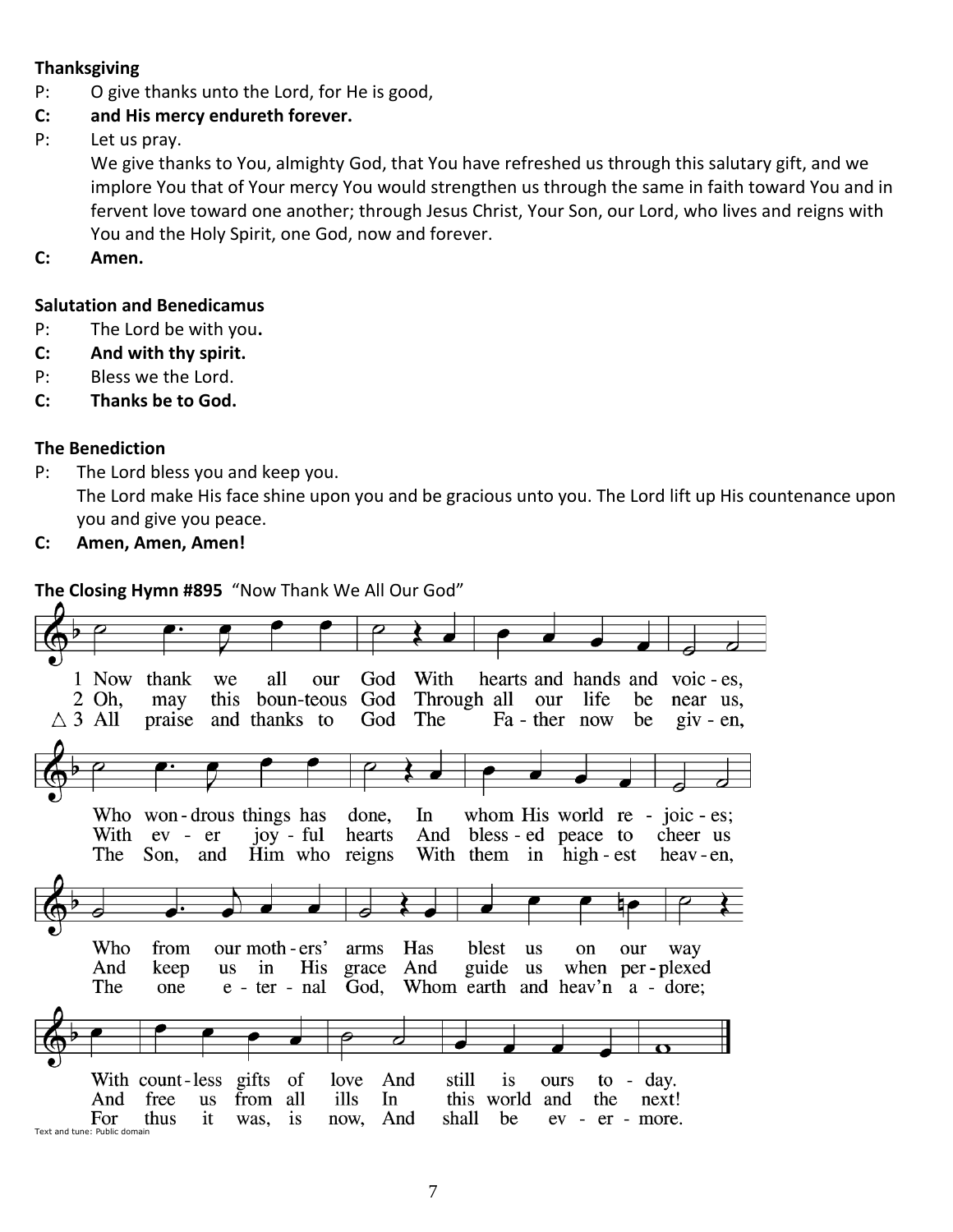# **Altar flowers are placed to the glory of God and in honor of the birthday of Ellen Reikowski, by Chris & Ken Robinson.**

*Services will be live-streamed and a recording of service will be posted by the end of the day.* 

## *Please keep the church office updated on prayers that have been asked to be kept on indefinitely, military and ones for continued healing or cancer treatments.*

## **Continued Prayers**

Comfort & mercy for the Becknel family We pray to God our Lord for the new Hispanic Mission in Immanuel and that through the Holy Spirit he will give us guidance to share the Gospel with new families. Employment for those struggling to find a job

## **Healing**

July Betty, family of the Becknel's Ray Dempsey

## **Battling with Cancer or Serious Illness**

Richard Seedroff Barbara Knott Amber, mother of Emma Bieske Yvonne Lenzen, grandmother of Grace Sierra Gloria McNail, aunt of Susan Tumlin Cheryl Ford Pat, suffering with dementia, Aunt of Beth Hutches Joann, friend of Beth Hutches Anona, friend of Susan Tumlin Cathy Nichols with terminal cancer, mother of Cathy Wilson Raymond, brother of Barbara LaVere David, brother of Larry Habeck Barbara LaVere Tracy, cousin of Jacquelyn Hahn Lisa Steinbrueck, niece of the Steinbrueck's Alan Sparks Don Swisher, step-father of Larry Habeck Bill, (w/brain cancer) uncle of Brian Littrel David Parkinson, brother of Betty Loraamm Tom Meyferth

# **PRAYERS FOR THOSE SERVING OUR COUNTRY**

**Safety for… and strength for families:** Matthew Reikowski as he is deployed on the Carl S. Vinson Logan Crouse, US Army, great-nephew of Joan Crouse, stationed at Ft. Campbell in NC Carson Crouse, US Army, great-nephew of Joan Crouse, stationed at Ft. Bragg Samuel Drake, Captain stationed at Holloman AFB in Alamogordo, NM, son of Kerry Drake Xander Ritter, USMC, deployed to Okinawa, Japan Matthew Albers, Major in USAF and in command in Sacramento, CA, son of Deb Albers Gavin Mattson, para-rescue man, stationed in the Panhandle of FL, grandson of Edith Mattson Jeremy Brockmeier (USMC) & family, stationed in South Korea, son of Jerry and Janice Brockmeier